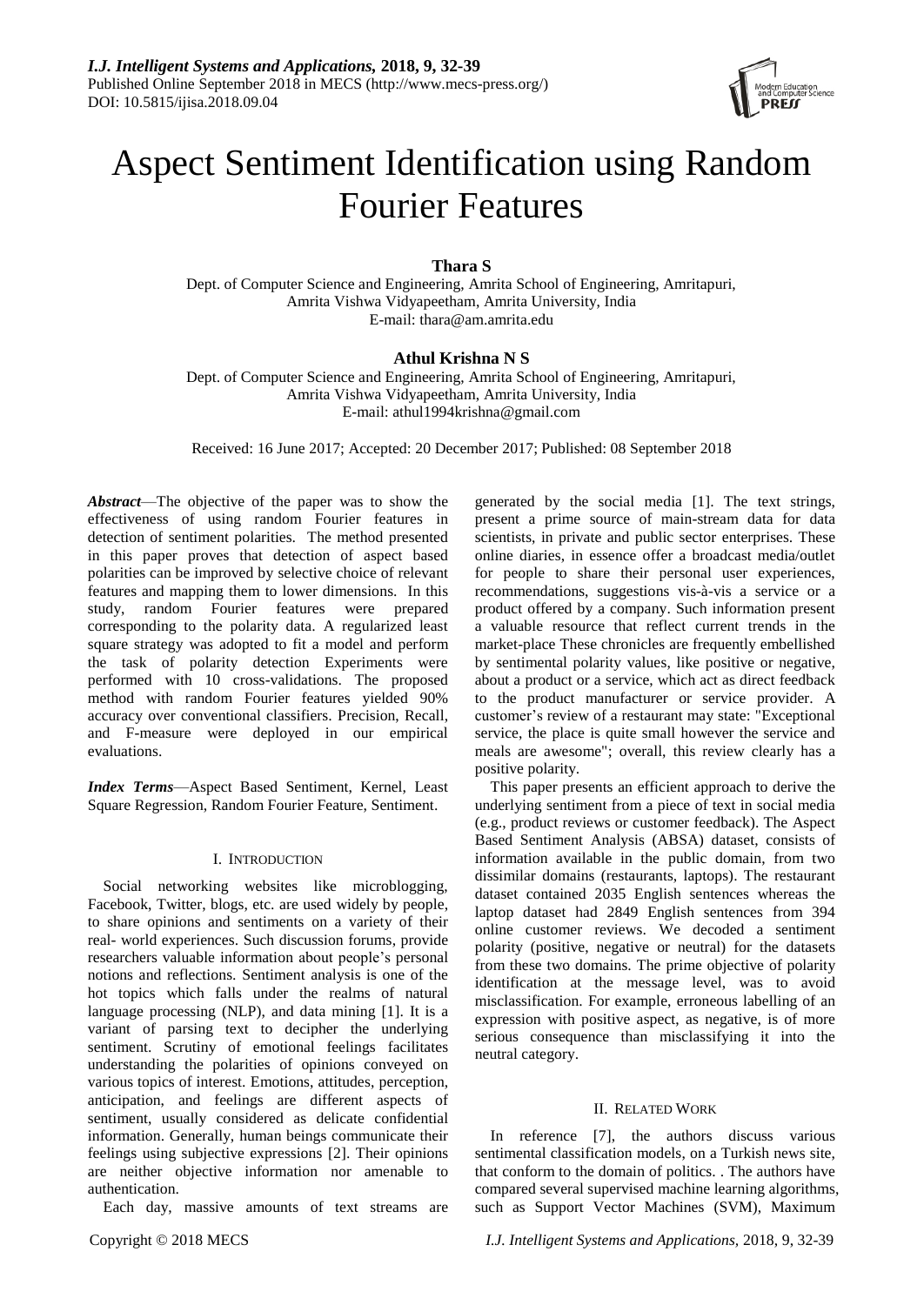Entropy model, the N-Gram Model and Naive Bayes, for classification of sentiments of Turkish political news. Their study showed that SVM and Naive Bayes were outperformed, by the Maximum Entropy and character based N-Gram Language models. By using a different feature set [7] all these methodologies attained accuracies, ranging from of 65% to 77%.

In reference [3], the author proposes feature-based opinion summarization using various techniques such as Part-of-Speech Tagging (POS), Frequent features Identification, Opinion Words Extraction etc.

In Ref. [4], the Hillard, et al, summarize automatically transcribed meetings which utilizes word-based features. In Ref. [5], Gonzalez-Ibanez, et al, pursued detection of sarcasm in tweets. Tweet's linguistic and pragmatic features were used to appraise sarcasm classification. Accuracy by automatic classification was found to be no better than human classification, both at a low level.

In Ref. [8], Kawamae et.al proposed a probabilistic topic model, which identifies a particular aspect, from articles related to reviews, and its corresponding sentiment polarity value. Their paper reported a structure, comprised of multiple levels, for analysis of sentiments, which identified a term and its rating, by allocating topics, into aspect and sentiment topics. The probabilistic topic model discussed in that paper was receptive to subjective and unbiased information; this helped the authors determine smaller meaningful topics, and elaborate a randomly generated process, for each article in a consolidated approach.

In [9] Bressan et.al, used tenses and contrary words for assessment of the sentiments, in informal texts derived from Twitter. They used a system, called SentiMeter-Br, [9] for analysis of the sentiments. The paper compared the efficiencies of the SentiStrength and the SentiMeter-Br schemes, against annotator's opinion resulting in correlation factors of 0.89 and 0.75. Thereby proving that the measurement used in the SentiStrength preferred to the one used in the Sentimeter-Br. The sentiment polarity of content was obtained via machine learning techniques, using Sequential Minimal Optimization (SMO) algorithm. The SMO algorithm classifies instances with an accuracy of 71.79% and F-Measure is in the range of 0.80 to 0.90 for positive and negative phrases respectively.

The Paper [6] developed a system that could correctly detect 101 of the 135 sarcastic tweets, adopting the Balanced Winnow classification algorithm. In Paper [10] Chen, et.al, have proposed a procedure to handle sentiment analysis of Cantonese opinions. Their paper also proposes an approach for orientation and summarization of features. Hidden Markov Model (HMM) [10] was used to handle Cantonese word distribution.

In Paper [11] Duan, et al, discuss extensive views of user-generated online content. Several papers, as in [12- 14], published a method, to ascertain the polarity of adjectives. The authors also developed SentiWordNet (SWN), [12-14] using supervised classifiers and manual annotation. A minimal supervised algorithm was developed, to determine the polarity of a word, by deciding whether, its probability to co-occur with a

limited set of positive seed words is greater than its probability to coexist with a limited set of negative seed words.

Studies in [15-17] included various approaches to construct dictionary-related sentiment words. Typical machine learning methodologies like Maximum Entropy,

SVM and Naive Bayes, were explored in those investigations.

Arun, et al, in [18] dealt with sentiment analysis in the Tamil language, of a movie review data, and a formulabased study, estimating opinion on a film review data set. In the former approach, the analysis considered recurrent count as its main feature. The data collected was hand tagged as negative or positive sentiments.

In reference [20], the authors explain a technique to extract sentiment from documents, which were related to product reviews, reviews of novels, and movies. Feature generation was carried out by considering the linguistic familiarization of the content. In reference, [32] the author describes various techniques to do classification based on supervised machine learning approach.

#### III. PROPOSED METHOD

In our paper, we have derived the sentiment polarities, from the constrained dataset of the hotel and restaurant reviews of SemEval 2015 [25], using a regularized least square (RLS) method. Fig. 1 shows various procedures comprising our proposed method, for labeled and unlabeled data: pre-processing, feature generation, finding least-square weighted matrix and classification.



Fig.1. Proposed Method

Our scheme used the training and test data set of hotel and restaurant reviews, from SemEval-2015 [25]. After importing the extensible markup language (XML) related packages, Document Builder object was created. The root element was obtained next, the attributes and subelements from the XML file were identified. Text along with the corresponding polarity was extracted from the XML file and written into a text file. Table 1 and Table 2 provide information about the data and polarity distribution in each domain.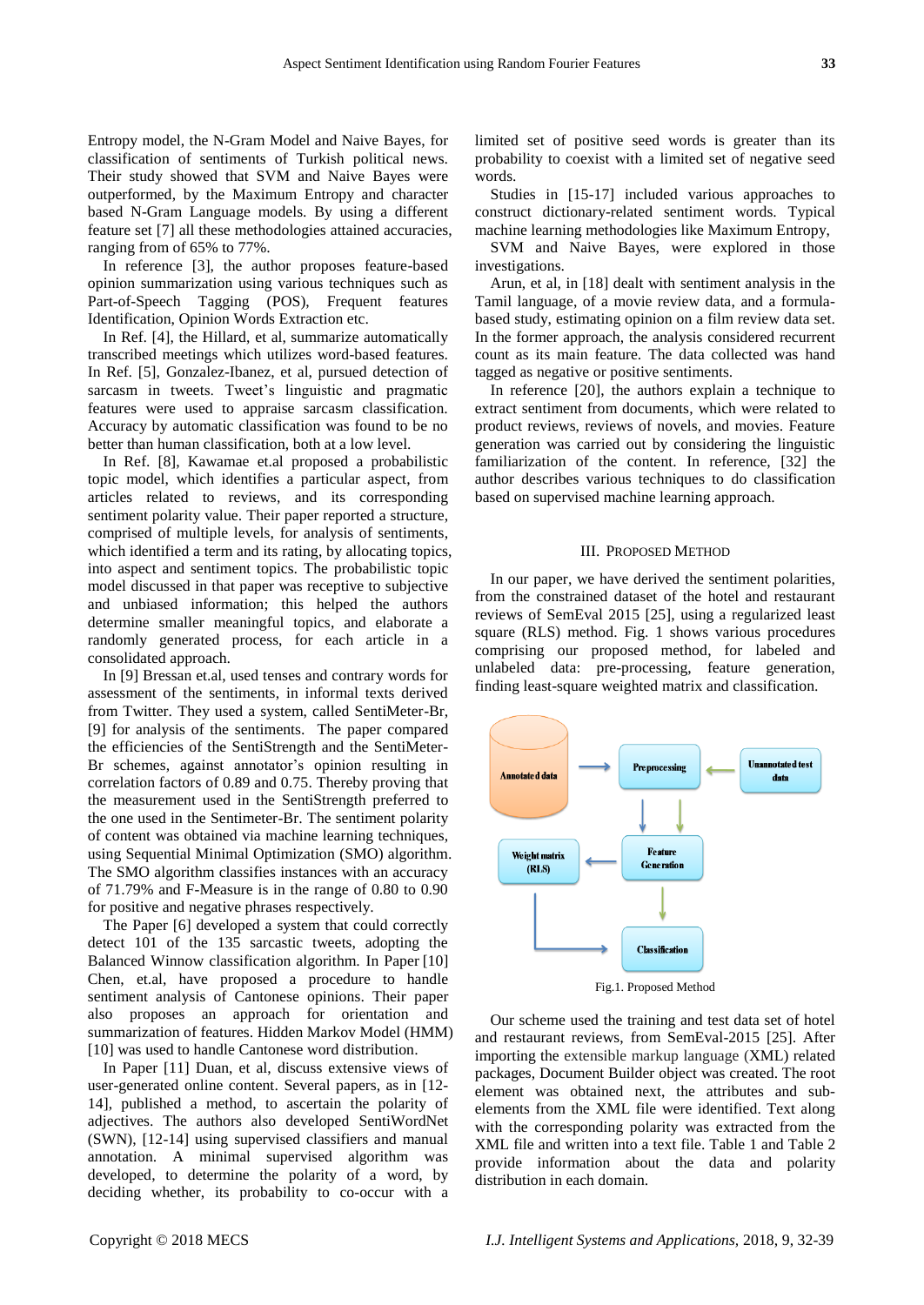| Domains | <b>Positive</b> | <b>Negative</b> | <b>Neutral</b> |  |
|---------|-----------------|-----------------|----------------|--|
| Laptop  | 103             | 765             |                |  |

Table 1. Data description

Table 2. Polarity distribution for each domain

Restaurant 1198 404 53

| <b>Domains</b> | <b>Positive</b> | <b>Negative</b> | <b>Neutral</b> |
|----------------|-----------------|-----------------|----------------|
| Laptop         | 48.54%          | 33.67%          | 17.78%         |
| Restaurant     | 72.38%          | 24.41%          | 3.20%          |

#### *A. Pre-processing*

Text parsed from the XML contained different symbols in which few punctuations like full stop, comma, braces, stop words etc. were removed from the sentences since they do not convey any meaning to the texts. In this paper, we created a domain specific stop word list. A list was maintained per following criteria:

- Terms which were least frequently used
- Terms which were most frequently used
- Terms which had low inverse document frequency (IDF) [34]

Suppose there are *X* texts and a particular term  $t_i$ occurred in *Y* of the *X* documents then IDF of  $t_i$  is calculated as: *IDF*  $(t_i) = Log N/M$ . Mostly stop words, coordinating conjunctions and prepositions were removed, since they occurred the most number of times. Suppose the input text is: Being a PC user my whole life. Here 'a', 'my', 'whole' are stop words. Output will be Being PC user life.

## *B. Feature Generation*

The features were extracted after pre-processing was performed. Different feature generation methods were used: (1) unique part-of-speech (POS) Tagger [21] list, (2) unique Named Entity Recognition (NER) [22] list and (3) unique vocabulary list. For POS tagging, Stanford POS Tagger [22] was used for assignments of POS such as noun, a verb, adjective etc. to each word in the sentence. For Named Entity Recognition, Stanford NER [22] was used for assignment of text into different categories such as the names of persons, location, and organization. A unique vocabulary list was created where it had one word per line in the text file.

|  |  | Table 3. Feature length |  |
|--|--|-------------------------|--|
|--|--|-------------------------|--|

| Data set               | <b>Feature Length</b> |  |  |
|------------------------|-----------------------|--|--|
| Unique dictionary list | 14600                 |  |  |
| POS tagger             |                       |  |  |
| NFR                    |                       |  |  |

The resultant unique vocabulary list was written as a row vector where each word in a text is mapped to the word in the row vector, if present it is assigned a *1* to its corresponding position else *0*. It denotes a one-hot vector representation [24]. For a review text which has multiple occurrences of similar words, its term frequency (number

of times a particular word has occurred) was calculated.

Similarly, the same step is applied to the NER file and POS tagger. Finally a matrix was created. Table 3 represents the length of various features.

Since the matrix that we prepared was sparse in nature, a random Fourier mapping was applied to find a lowdimensional dense representation [23-24]. Therefore, a concise feature list was created wherein a linear classification could be applied [23-24]. The main aim was to outline the input which contains the feature set into a concise feature space using a randomized function map as shown in Equation  $(1)$ , where *z* is as an explicit mapping function, which maps the data to a finite dimensional space

$$
z: \mathbb{R}^d \to \mathbb{R}^D \tag{1}
$$

The mapping of the feature set is done to a Euclidean inner product space as shown in Equation (2), where the function  $\varnothing$  is a mapping function which is implicit in nature and maps to a higher dimensional infinite space, as in SVM

$$
ke(p,q) = \langle \emptyset(p), \emptyset(q) \rangle \approx z(p)^{T} z(q)
$$
 (2)

When the data dimension is large, the implicit mapping (via random mapping technique) has a problem in kernel computation as the computational cost will be heavy. However, the kernel computation will not be heavy when the data is mapped using explicit mapping method [24]. A nonlinear function map *z* (.) was used to perform this mapping [23]. The algorithm put forward by Ali Rehimi, et.al, Random Kitchen Sink (RKS), ensures that the data in the explicitly mapped space can be linearly separated. RKS approximates shift-invariant kernels or translationinvariant kernels like radial basis function (RBF) or Laplacian function [23]. The shift-invariant or translation-invariant kernel will be of the form as shown in Equation (3).

$$
ke(p,q) = ke(p-q)
$$
 (3)

In [23], the investigators explain the RKS algorithm using radial basis function (RBF) as shown in Equation  $(4),$ 

$$
ke(p,q) = e^{-\gamma ||p-q||^2} = e^{-\gamma(p-q)^T(p-q)} \tag{4}
$$

where  $\gamma = \frac{1}{2}$ 1  $\gamma = \frac{1}{2\sigma}$ 

Mathematically, RKS algorithm is well supported using Bochner's theorem [25]. This theorem, relates RBF shift-invariant kernels with its Fourier transform, as shown in Equation (5)

$$
ke(p-q) = \int F(\omega)e^{-j(p-q)^T\omega}d\omega
$$
 (5)

Copyright © 2018 MECS *I.J. Intelligent Systems and Applications,* 2018, 9, 32-39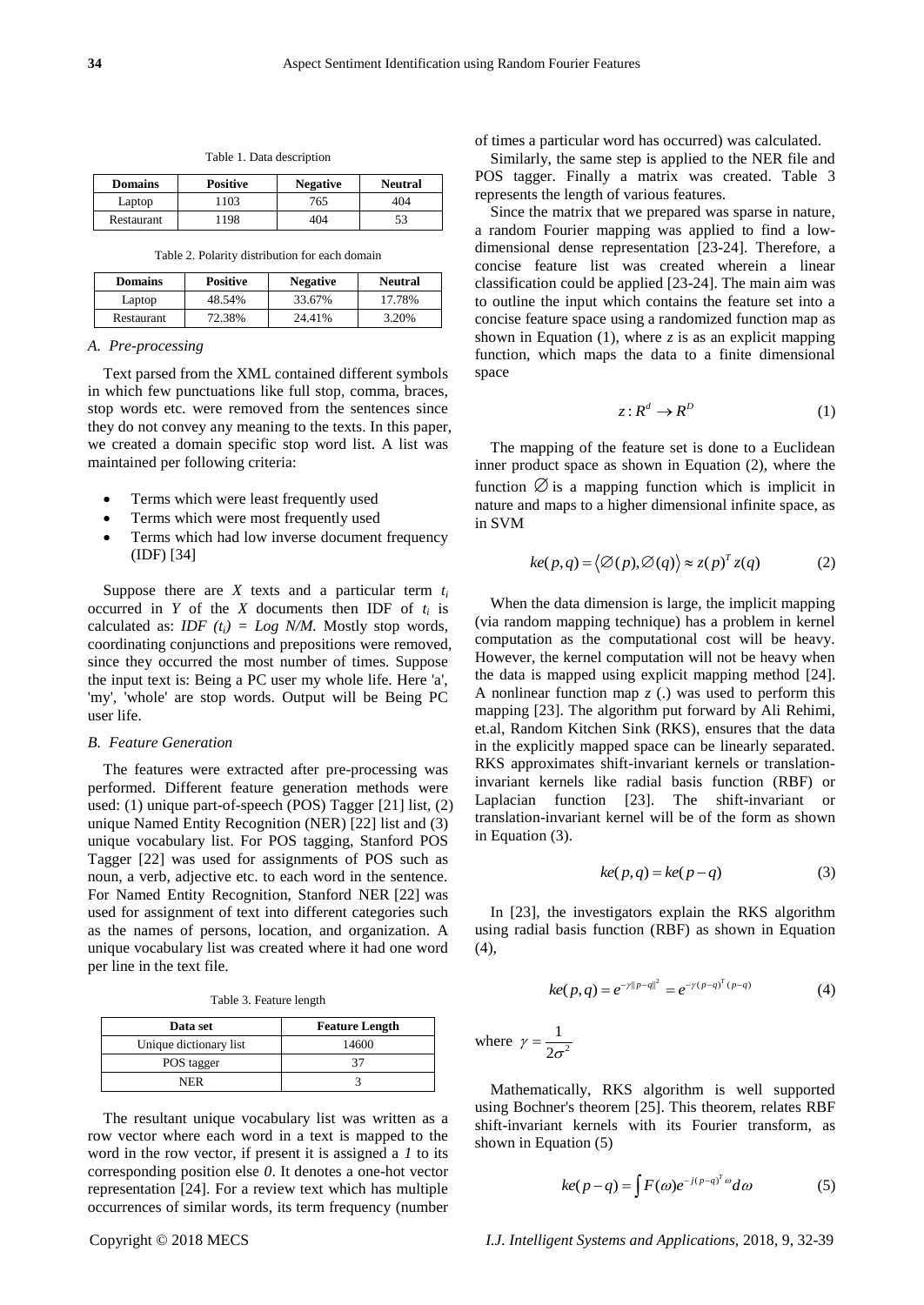The Fourier transform, if scaled correctly, , will become a probability distribution as shown in Equation (6), where  $\Omega$  is described as a random variable which follows a Gaussian distribution [23-24].

$$
FT(ke(p,q)) = FT(ke(p-q)) =
$$
  
FT(ke(p-q)) = E(e<sup>j</sup>(p-q)<sup>T</sup>Ω) (6)

The kernel [23-24] is defined as shown in Equation (7),

$$
ke(p,q) = (z(pT)z(q))
$$
 (7)

$$
z(p) = \begin{bmatrix} \frac{1}{\sqrt{D}} e^{jp^T \Omega_1} \\ \frac{1}{\sqrt{D}} e^{jp^T \Omega_2} \\ \vdots \\ \frac{1}{\sqrt{D}} e^{jp^T \Omega_D} \end{bmatrix}, z(q) = \begin{bmatrix} \frac{1}{\sqrt{D}} e^{jq^T \Omega_1} \\ \frac{1}{\sqrt{D}} e^{jq^T \Omega_2} \\ \vdots \\ \frac{1}{\sqrt{D}} e^{jq^T \Omega_D} \end{bmatrix}
$$
(8)

#### *C. Regularized least square (RLS) method:*

Classification of random mapped features was implemented using RLS method. It is an example of supervised learning classification method. In the current method the data is being mapped explicitly to a feature space, as defined by the kernel. A linear classifier is trained in that space. The n-dimensional data vectors along with their class labels are represented as,  $P = \{p_1, p_2, ..., p_n\} \in \mathbb{R}^n$ ,  $Q = \{q_1, q_2, ..., q_n\} \in \mathbb{R}^n$  The objective function for RLS is shown in Equation (9), where  $\lambda$  is a control parameter.

$$
\min_{W \in {}^n \times T} \left\{ \frac{1}{n} \| Q - W P \|_F^2 + \lambda \| W \|_F^2 \right\}
$$
(9)

The objective function finds a weight matrix W using a regression equation.

$$
W = (P^T P + \lambda I)^{-1} P^T Q \qquad (10)
$$

The *W* on to which the test data is projected so as to get the label vector. The index of the maximum value in the label vector denotes the corresponding class label of the test data [23-24].

#### IV. RESULTS AND DISCUSSION

Our investigation shows the effectiveness of using random Fourier features in classification problems. The computations were performed on a 64-bit, Windows computer using NetBeans platform [38] and MATLAB [36]. We used Java programming [37] language for preprocessing and MATLAB for later stages of experiments. The data we used was part of the SemEval-2015 [25] shared task competition. There were 5 major tracks in the competition, which used the data corresponding to the task –Aspect based Sentiment Analysis [25]. The objective of this task was to find the entity and identify the polarity (positive, negative and neutral) of sentiments from the aspects expressed. The laptop domain data contains 22 entities – Display, Memory, CPU, Hard Disk, etc. and 9 attribute labels – Quality, Price, General etc. The restaurant domain data contains 6 entities – Location, Food, Ambience, Restaurant, Drinks, Service etc. and 5 attributes like Price, Style\_Options, General, Quality, Miscellaneous etc. [25]. Sample text from each of the domain data is shown below:

- 1) [laptop] The applications are also very easy to find and maneuver→{SOFTWARE#USABILITY }
- 2) [restaurant] The staff is incredibly helpful and attentive→{SERVICE#GENERAL}

The task associated with our method was to find the polarity sentiment of the entity-attribute texts. The sentiment of the text had to be classified into any one of the three categories – Neutral, Negative and Positive. Examples are:

1) Neutral:

- a. It does run a little warm, but that is a negligible concern  $\rightarrow$  [ LAPTOP # QUALITY ]
- b. The fajitas are nothing out of the ordinary.→{FOOD#GENERAL neutral}

2) Positive:

- a. It's a nice place to relax and have a conversation.  $\rightarrow$ {AMBIENCE#GENERAL positive}
- b. We love the food, drinks, and atmosphere.→{FOOD#QUALITY positive}
- 3) Negative:
	- a. I've waited over one hour for food.  $\rightarrow$ {SERVICE#GENERAL negative}
	- b. The food was bland oily.  $\rightarrow$ {FOOD#GENERAL negative}

Experiments were performed with 10 cross-validations. It produced 10 equal sized sets, wherein 90% of the data was taken for training and 10% data was used for testing. The features used to represent the data were unique vocabulary vector (one-hot representation), unique POS Tagger (one-hot representation) and unique NER (onehot representation). As the data vectors (both training and testing data vector) were sparse in nature, they were mapped to a lower dimension using the RKS algorithm random mapping. The different lower dimension values chosen were 500, 1000, 1500, and 2000. The dimensions were chosen manually. The features thus formed were random Fourier features [23-24].

According to the theory of RKS [23], a vector representation in such explicitly mapped finite dimension space should be linearly separable. As discussed in [24], regularized least square method (RLS) was used, to classify the data [26-27]. In order to perform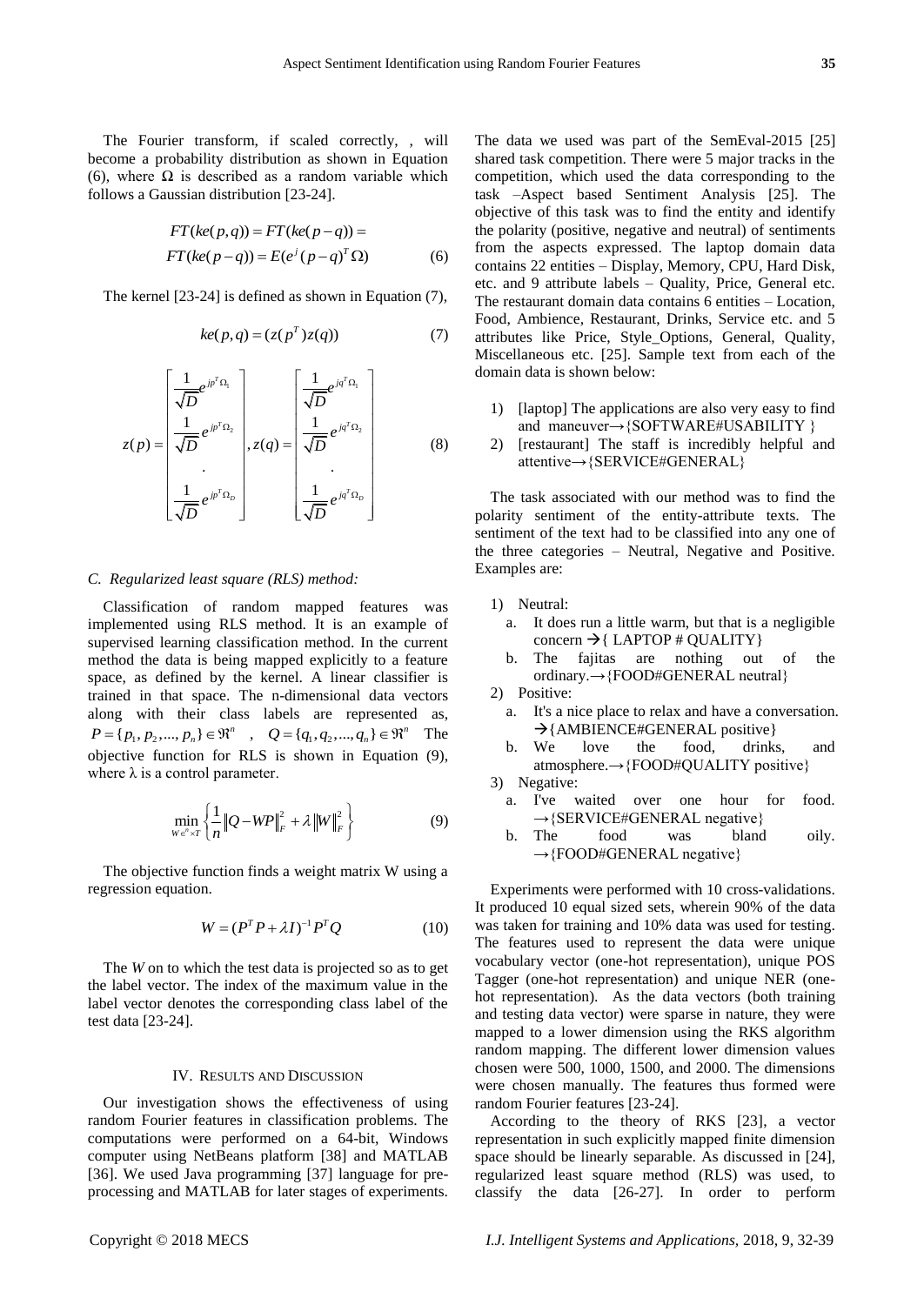classification, we used two kernels – linear and RBF kernel. In the linear kernel operation, the weight matrix was derived using regularized least squares approach. In case of RBF kernel, the data was mapped using RBF kernel and the weight matrix was calculated using regularized least squares approach. The linear kernel for all the finite dimensions yielded an average accuracy 79%, whereas, the corresponding result with RBF kernel had an average accuracy of 80% for dimension-1500 and, 79% for the remaining dimensions. This shows that RBF kernel gave better accuracy than linear kernel in this explicitly mapped finite dimension, using regularized least square approach.

Figure 2 shows the average accuracy obtained for linear and RBF kernel for the explicitly mapped finite dimension feature vectors using RLS method. The results obtained shows that the random features were effective to give comparable results for polarity detection problems discussed in this paper.



Fig.2. Average Accuracies of Linear and RBF Kernel

We evaluated our model against most of the popular machine learning algorithms [25, 28] using WEKA (Waikato Environment for Knowledge Analysis) tool [29]. An experiment was performed using the WEKA Explorer classification tool [29]. Some of the well-known classifiers used for our comparative study included Decision tree, Sequential minimal optimization (SMO), Naive Bayes, Random Forests, K-Nearest neighbor (KNN) [30-31] etc. The output feature matrix was converted into an (Attribute-Relation File Format (ARFF) file, which describes a list of instances, sharing a set of attributes. The pre-process tab in WEKA [29] enables loading and processing the feature matrix. All the classifiers such Decision tree, SMO, Naïve Bayes, Random Forests, K-Nearest Neighbor [30-31] chose default parameter settings

Naive Bayes [30-31] is the most commonly used classifier for its simple probabilistic classification. It is based on Bayes theorem with strong independent assumptions. SMO classifier [30-31] was used to resolve quadratic programming complications that emerge via the training instructions of support vector machines. SMO globally changes all lost values and translates formal attributes into binary values. The memory required for SMO was linear with the size of the training set. IBk procedure, which implements the KNN algorithm, was used to classify a test instance. J48 is another classifier, which builds the decision tree from labeled training data set.

Random Forest is a random tree and it is an ensemble learning algorithm that generates many individual learners [30-31]. It employs a bagging idea to produce a random set of data for the construction of a decision tree. After training and testing the classifier, WEKA [29] displays the results of classification, and a comparative analysis based on the results was tabulated, as shown in Table 4 and Table 5. The metrics used are

$$
Pr\,ecision = \frac{TP}{TP + FP} \tag{11}
$$

$$
Re\,call = \frac{TP}{TP + FN} \tag{12}
$$

$$
F1 = \frac{2 * (Pr\,ecision * Re\,call)}{\text{Pr}\,ecision + Re\,call} \tag{13}
$$

$$
Accuracy = \frac{TP + TN}{TP + FN + FP + TN}
$$
 (14)

where TP, FP, TN, FN denotes true-positive, falsepositive, true-negative and false-negative.



Fig.3. Error-measure comparison for various classifier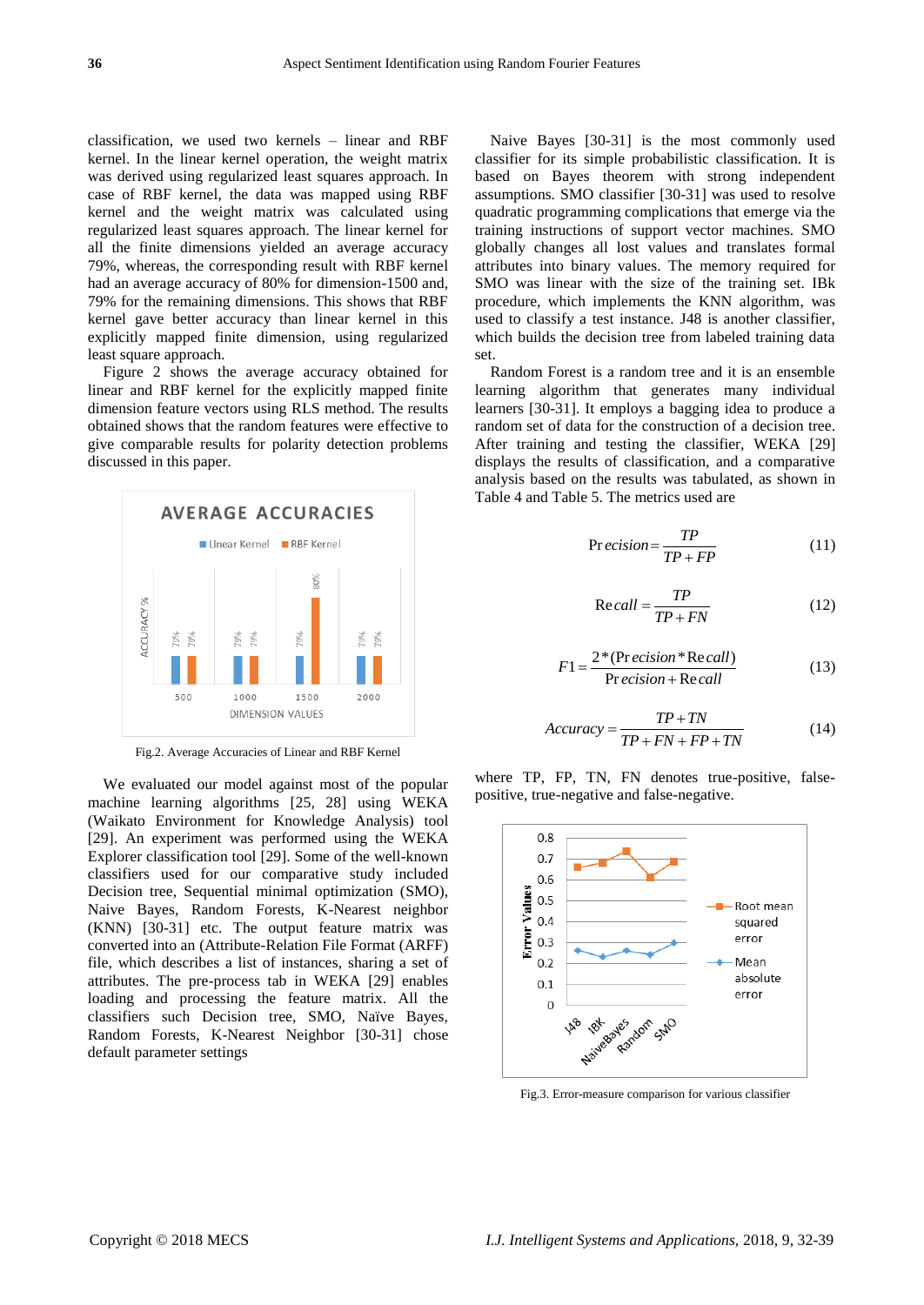| <b>Class</b>   | <b>Methods</b>      | <b>True Positive</b><br>Rate(TPR) | <b>False Positive</b><br><b>Rate(FPR)</b> |
|----------------|---------------------|-----------------------------------|-------------------------------------------|
| 1              | J48                 | 0.843                             | 0.456                                     |
|                | <b>IBk</b>          | 0.833                             | 0.495                                     |
|                | NaiveBayes          | 0.704                             | 0.343                                     |
|                | RandomForest        | 0.880                             | 0.471                                     |
|                | SMO                 | 0.833                             | 0.355                                     |
| $\overline{c}$ | J48                 | 0.556                             | 0.173                                     |
|                | <b>IBk</b>          | 0.505                             | 0.129                                     |
|                | NaiveBayes          | 0.538                             | 0.191                                     |
|                | <b>RandomForest</b> | 0.538                             | 0.095                                     |
|                | <b>SMO</b>          | 0.653                             | 0.150                                     |
| 3              | J48                 | 0.089                             | 0.012                                     |
|                | <b>IBk</b>          | 0.177                             | 0.041                                     |
|                | NaiveBayes          | 0.291                             | 0.127                                     |
|                | <b>RandomForest</b> | 0.165                             | 0.037                                     |
|                | SMO                 | 0.152                             | 0.038                                     |

Table 4. Class-wise evaluation measures of TPR and FPR in WEKA:

0.72 0.702  $0.7$ 0.683 0.68 0.656 Values 0.66 0.649 0.64 0.623 0.62  $0.6$ 0.58 Naivegaves Random SMO 148 'Qf





Fig.5. Accuracy of various methods

Table 5. Class-wise evaluation measures of Precision and Recall in WEKA:

| <b>Class</b>   | <b>Methods</b>      | <b>Precision</b> | Recall | <b>ROC Curve</b> |
|----------------|---------------------|------------------|--------|------------------|
| $\mathbf{1}$   | J48                 | 0.710            | 0.843  | 0.765            |
|                | <b>IBk</b>          | 0.690            | 0.833  | 0.752            |
|                | NaiveBayes          | 0.731            | 0.704  | 0.752            |
|                | <b>RandomForest</b> | 0.712            | 0.880  | 0.821            |
|                | SMO                 | 0.756            | 0.833  | 0.743            |
| $\overline{2}$ | J48                 | 0.631            | 0.556  | 0.771            |
|                | IBk                 | 0.675            | 0.505  | 0.776            |
|                | NaiveBayes          | 0.600            | 0.538  | 0.755            |
|                | RandomForest        | 0.750            | 0.538  | 0.852            |
|                | SMO                 | 0.698            | 0.653  | 0.772            |
| 3              | J48                 | 0.412            | 0.089  | 0.580            |
|                | <b>IBk</b>          | 0.280            | 0.177  | 0.602            |
|                | NaiveBayes          | 0.173            | 0.291  | 0.689            |
|                | <b>RandomForest</b> | 0.289            | 0.165  | 0.679            |
|                | SMO                 | 0.267            | 0.152  | 0.660            |

In Table 4 and 5, the class label corresponding to number 1 was positive, 2 was negative and 3, neutral. Various evaluation parameters were obtained such as true positive rate (TPR), false positive rate (FPR), Precision (% of selected items that are correct), Recall (% of correct items that are selected) [24] and ROC (receiver operating characteristic curve) [35] etc. Figure 3 and Figure 4 illustrates the Error measure comparison and Fmeasure for various classifiers in WEKA [33]. Figure 5 shows accuracy% (ability of the model to correctly predict the class label of new or previously unseen data) for various classifiers in WEKA [33].

## V. CONCLUSION

In this paper, we have proposed an exceptional method for opinion analysis over a constrained dataset of the hotel and restaurant reviews. Our approach with random Fourier features yielded 80% accuracy**,** a significant improvement in accuracy versus results found using the conventional linear and RBF kernel classifiers via RKS algorithm**.** Our approach was shown to be commensurate with some of the well-known classifiers used in WEKA, like Naive Bayes,

Random Forest, J48, SMO and IBk. Various evaluation measures such as precision, recall and f-measure were calculated for these algorithms**.** Based on the accuracy, RKS based regularized least classification has obtained competent accuracy when compared to other classification algorithms.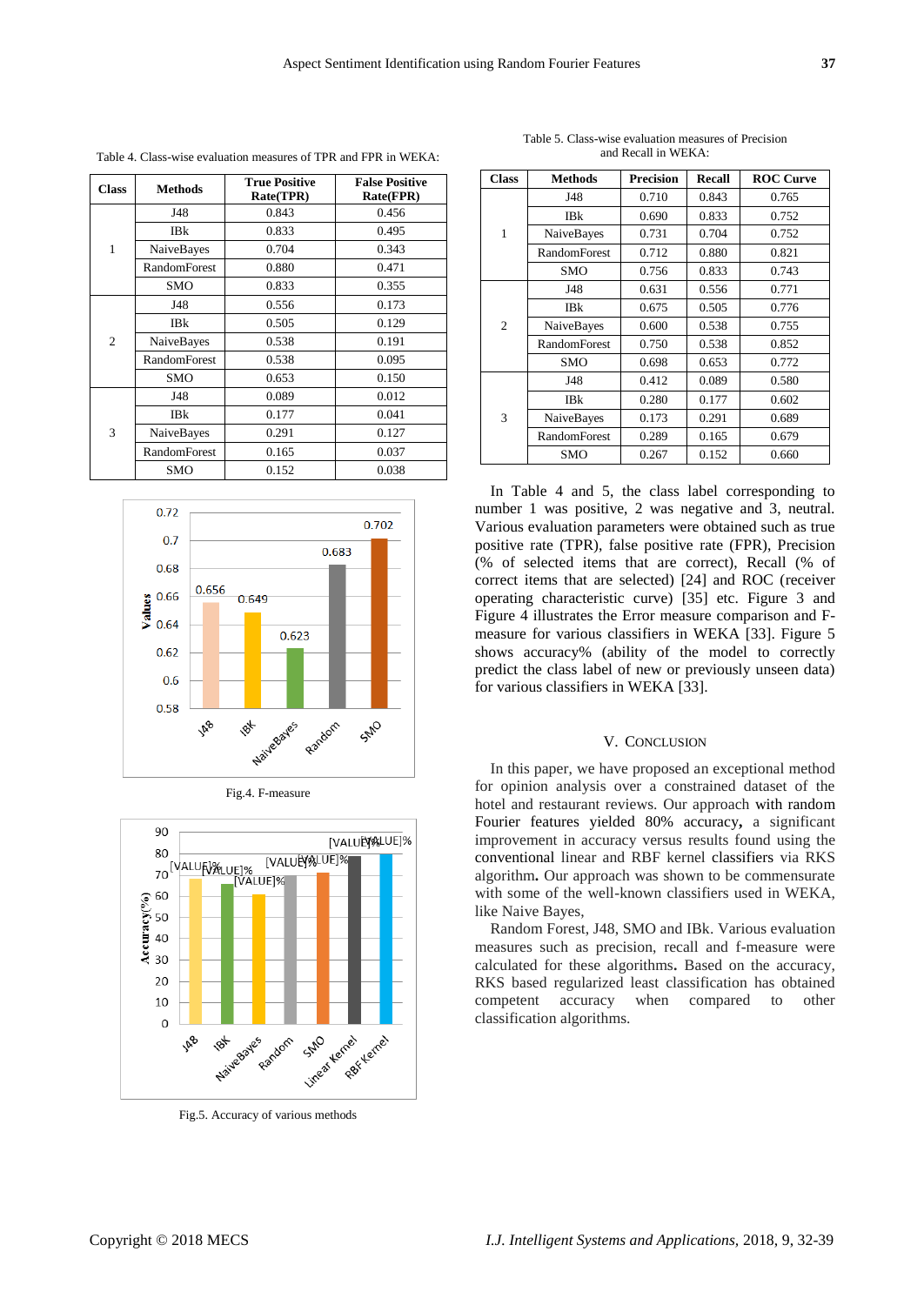#### **REFERENCES**

- [1] J. Wang. *Encyclopedia of Data Warehousing and Mining*, 2<sup>nd</sup> edn., vol 2., Idea Group Inc., Hershey, 2008
- [2] R.Quirk, S.Greenbaum, G. Leech and J. Svartvik. *A*  Comprehensive Grammar of the English Language. 1<sup>st</sup> edn. vol 2., Longman Publication Company: London, 1985.
- [3] Minqing Hu and Bing Liu.. 2004. "Mining and summarizing customer reviews," in *Proceedings of the 10th ACM SIGKDD International Conference on Knowledge Discovery and Data Mining, KDD*,04, pages 168–177.
- [4] Dusti Hillard, Mari Ostendorf, and Elizabeth Shriberg 2003. "Detection of agreement vs. disagreement in meetings: Training with unlabeled data," in *Proceedings of the 2003 Conference of the North American Chapter of the Association for Computational Linguistics on Human Language Technology*: Volume 2, NAACL '03, pages 34– 36.
- [5] Roberto Gonzalez-Ibanez, Smaranda Muresan and Nina Wacholder (2011). "Identifying sarcasm in Twitter: a Closer Look," in *Proceedings of the 49th Annual Meeting of the Association for Computational Linguistic,*  ACLHLT '11, pages 581–586.
- [6] Christine Liebrecht, Florian Kunneman, and Antal Van den Bosch," The perfect solution for detecting sarcasm in tweets," in *Proceedings of the 4th Workshop on Computational Approaches to Subjectivity*, Sentiment and Social Media Analysis, pages 29–37.
- [7] M. Kaya, G. Fidan, and I. H. Toroslu, "Sentiment analysis of Turkish political news, "in *Proceedings of the The 2012 IEEE/WIC/ACM International Joint Conferences on Web Intelligence and Intelligent Agent Technology-. IEEE Computer Society*, Volume 01,pp. 174–180
- [8] Noriaki Kawamae, "Hierarchical Approach to Sentiment Analysis," *2012 IEEE Sixth International Conference on Semantic Computing. May*, pp.140-146.
- [9] Lopes Rosa, R., Zegarra Rodríguez, D., & Bressan, G. (2013). "SentiMeter-Br: A Social Web Analysis Tool to Discover Consumers' Sentiment," *in Mobile Data Management (MDM), IEEE 14th International Conference*, 2013, Vol. 2, pp. 122-124.
- [10] J. Chen, Y. Liu, G. Zhang, Y. Cai, T. Wang and H. Min, "Sentiment Analysis for Cantonese Opinion Mining," *Emerging Intelligent Data and Web Technologies (EIDWT), Fourth International Conference on, Xi'an,*  2013, pp. 496-500.
- [11] W. Duan, Q. Cao, Y. Yu, "Mining online user generated content: Using sentiment analysis technique to study hotel service quality," in *Proceedings 46th Hawaii International Conference on System Sciences,* pp. 3119- 3128.
- [12] V.Hatzivassiloglou and K.R. McKeown, "Predicting the semantic orientation of adjectives," in *Proceedings of the 35th Annual Meeting of the ACL and the 8th Conference of the European Chapter of the ACL (1997)*, pp 174–181.
- [13] A. Esuli and F. Sebastiani, "Determining term subjectivity and term orientation for opinion mining," in *Proceedings of the European Chapter of the Association for Computational Linguistics,* 2006, pp. 193–200.
- [14] P. D. Turney and M. L. Littman, "Measuring praise and criticism: Inference of semantic orientation from association," *ACM Transactions on Information Systems (TOIS)*, 2003, vol. 21, pp. 315–346.
- [15] Bo P, Lee L, Vaithyanathan S, "Thumbs up? Sentiment classification using machine learning techniques" in *Proceedings of the Conference on Empirical Methods in Natural Language Processing* (EMNLP); 2002. p. 79-86.
- [16] Kreutzer, J., Witte N.: Opinion Mining using SentiWordNet. Uppsala University (2013).
- [17] Wiebe J., Mihalcea R.: "Word sense and subjectivity," in *Proceedings of COLING/ACL-06,* 2006, Pages 1065-1072.
- [18] Arun, S., Anand Kumar, M., Soman, K. P, "Sentiment Analysis of Tamil movie reviews via Feature Frequency Count," *IJAER*, 2015, pp.17934-17939.
- [19] Deepu, S. N., Jisha, P. J., Rajeev, RR, Elizabeth, S.: SentiMa-Sentiment Extraction for Malayalam, ICACCI, 2014, pp. 1719-1723.
- [20] Sandeep, C., Bhadran, V.K., Santhosh, G., Manoj, K. P.: "Document level Sentiment Extraction for Malayalam Feature based Domain Independent Approach," IJARTET, 2015.
- [21] Stanford Named Entity Recognizer (NER). Available: https://nlp.stanford.edu/software/CRF-NER.shtml. Date accessed: 07/03/2017
- [22] Stanford Log-linear Part-Of-Speech Tagger. Available: http://nlp.stanford.edu/software/tagger.shtml. Date accessed: 07/03/2017
- [23] A. Rahimi and B. Recht, "Random features for large-scale kernel machines, "in *Proc. 21st Ann. Conf. Advances in Neural Information Processing Systems (NIPS)*, 2007, pp. 1-8.
- [24] S. Sachin Kumar, B. Premjith, M. Anand Kumar, K.P.Soman:AMRITA\_CEN-NLP@SAIL2015: "Sentiment Analysis in Indian Language Using Regularized Least Square Approach with Randomized Feature Learning," *MIKE 2015*, pp. 671-683.
- [25] Aspect Based Sentiment Analysis. Available: http://alt.qcri.org/semeval2015/task12/. Date accessed: 07/02/2017
- [26] R. Rifkin, G. Yeo, and T. Poggio, "Regularized leastsquares classification," *Nato Science Series Sub Series III Computer and Systems Sciences*, 2003, pp. 131–154.
- [27] Andrea Tacchetti and Pavan K. Mallapragada and Matteo Santoro and Lorenzo Rosasco, "GURLS: A Least Squares Library for Supervised Learning," *Journal of Machine Learning Research*, 2013, vol 14, pp. 3201-3205.
- [28] W. Rudin. Fourier Analysis on Groups. Wiley Classics Library. Reprint of the 1962 edition A Wiley-Interscience Publication, New York, 1994
- [29] Weka 3: Data Mining Software in Java. Available: [http://www.cs.waikato.ac.nz/ml/weka/.](http://www.cs.waikato.ac.nz/ml/weka/) Date accessed: 14/04/2017
- [30] Jotheeswaran J, Koteeswaran S. "Feature Selection using Random Forest Method for Sentiment Analysis," *Indian Journal of Science and Technology,* 2016 Jan, 9(3), pp. 1- 7.
- [31] Sasikala, S.; Bharathidason, S.; Jothi Venkateswaran, C., "Improving Classification Accuracy Based On Random Forest Model Through Weighted Sampling For Noisy Data With Linear Decision Boundary," *Indian Journal Of Science And Technology*, April 2015, pp. 614-619
- [32] Thara.S, Sidharth S, "SVD feature based Aspect Sentiment Classication" ICACCI, 2017, pp.2370-2374.
- [33] Ibrahim S. I. Abuhaiba, Hassan M. Dawoud,"Combining Different Approaches to Improve Arabic Text Documents Classification", *International Journal of Intelligent Systems and Applications (IJISA)*, Vol.9, No.4, pp.39-52, 2017. DOI: 10.5815/ijisa.2017.04.05